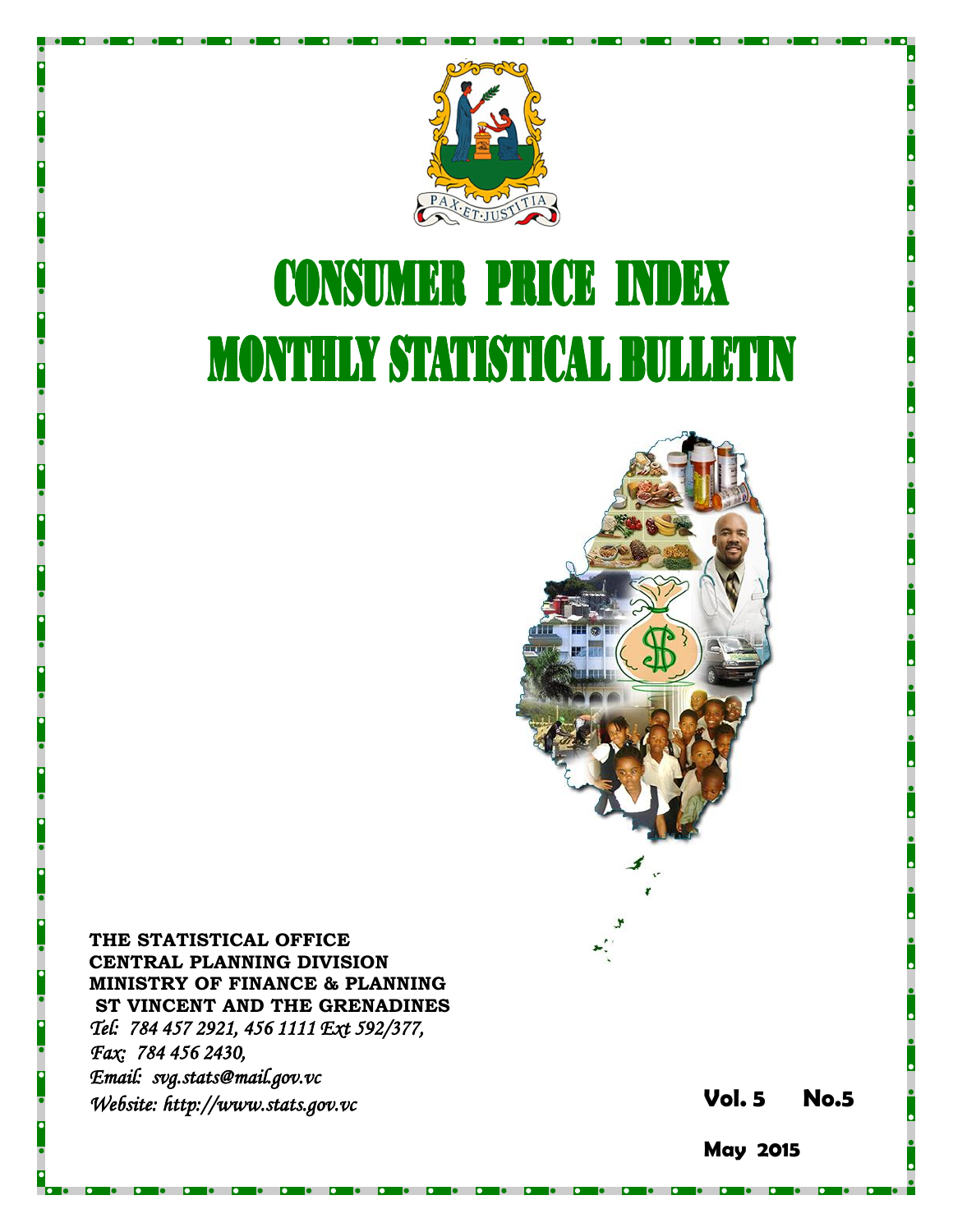# **TABLE OF CONTENTS**

# **Page No.**

|                | Analysis $-$                                                              | 1              |
|----------------|---------------------------------------------------------------------------|----------------|
|                |                                                                           |                |
| Table No.      |                                                                           |                |
| $\mathbf{1}$   | <b>Average Retail Price of Selected Items</b>                             | 3              |
| $\overline{2}$ | Average Retail Price of Selected Items MAY 2015 compared<br>With MAY 2014 | $\overline{4}$ |
| 3              | The Consumer Price Index by main groups                                   | 8              |
| 4              | The Consumer Price Index contribution to change by Groups                 | 10             |
| 5              | Monthly Items by Group                                                    | 11             |
|                | Chart No.                                                                 |                |
|                | 1 COICOP Percentage Change for the Month of MAY 2015                      | 9              |

\* \* \*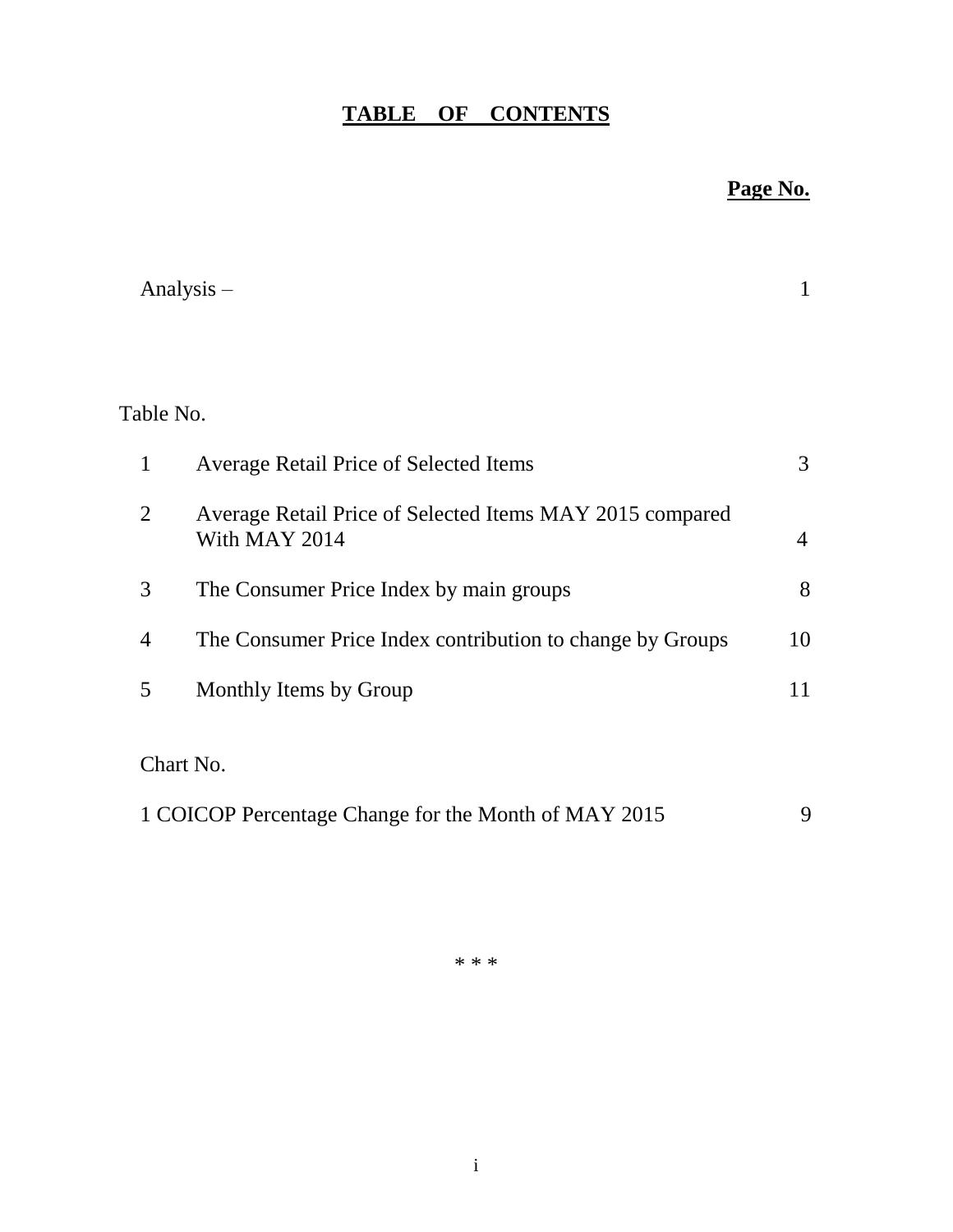## **MAY 2015**

The Consumer Price Index registered a decrease of 0.2 percent for the month of May 2015. The "All Items" index was recorded at 105.4 for the month of May in comparison to 105.6 for the month of April 2015. The "point-to-point" inflation rate was recorded as negative 1.8 percent.

Six (6) groups recorded decreases during the month: "Communication" (1.2 percent), "Housing, Water, Electricity, Gas and Other Fuels" (0.5 percent), "Food and Non-Alcoholic Beverages" (0.3 percent), "Recreation and Culture" (0.2 percent), "Restaurants and Hotels" (0.1 percent), and "Miscellaneous Goods and Services" (0.1 percent). Three (3) groups recorded increases during the month: "Transport" (0.8 percent), "Alcoholic Beverages, Tobacco and Narcotics" (0.2 percent) and "Furnishings, Household Equipment and Household Maintenance" (0.2 percent). Three (3) groups remained unchanged: "Clothing and Footwear", "Health" and "Education".

The "Communication" index declined by 1.2 percent due to a decrease in mobile rates. The rates per minute for calls from mobile to mobile cellular phones and from mobile to fixed line telephones from St Vincent and the Grenadines to the Caribbean, declined by 24.2 percent respectively.

The group index for "Housing, Water, Electricity, Gas and Other Fuels" decreased by 0.5 percent due to a reduction in the cost of electricity by 2.6 percent and the price of varnish by 6.2 percent. The lower cost of electricity resulted from a decrease in the fuel surcharge rate which moved from 34.47 cents per kilowatt hour for the month of April 2015 to 32.24 cents per kilowatt hour for the month of May 2015.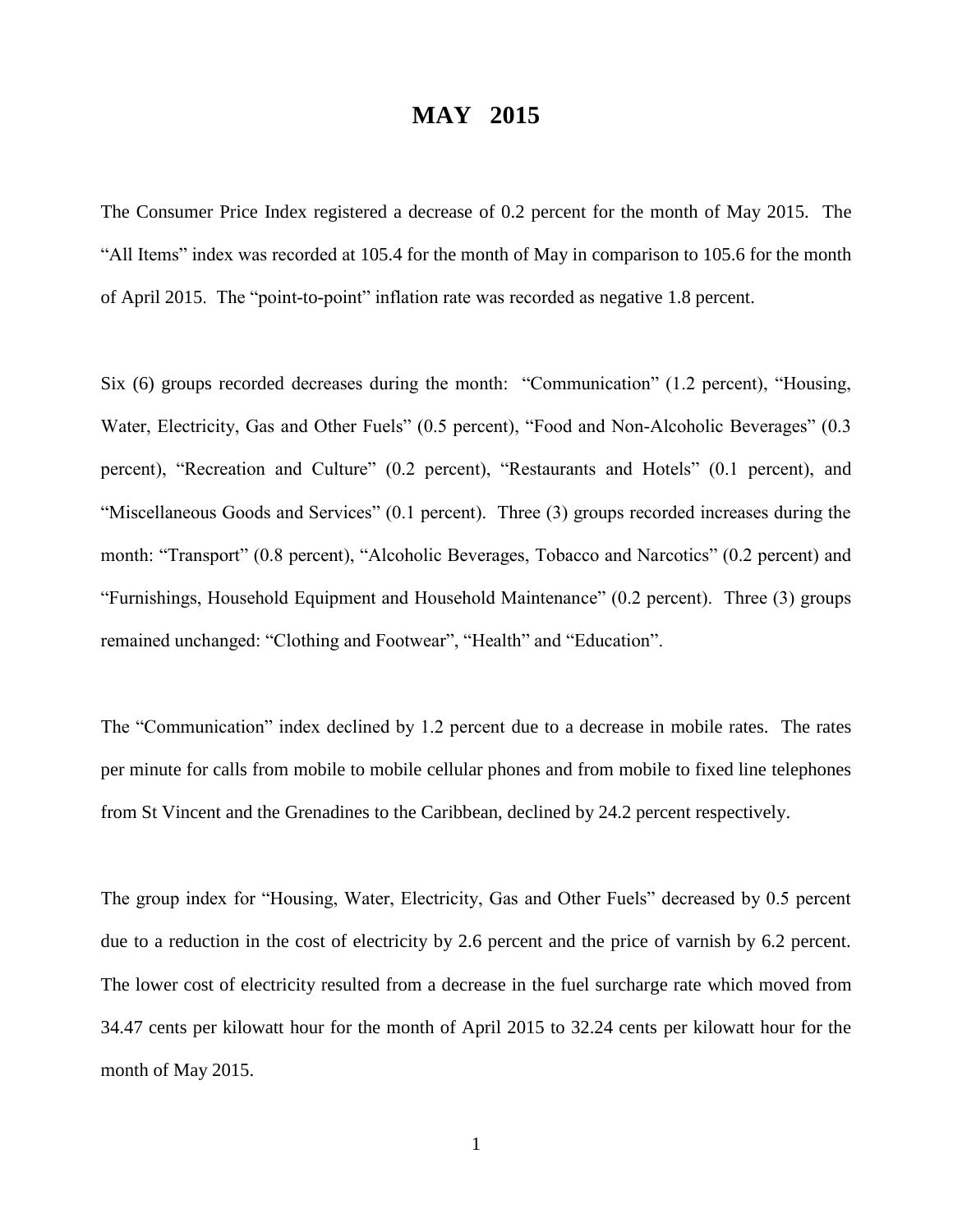The decline of 0.3 percent in the index for "Food and Non-Alcoholic Beverages" is due mainly to a decrease in the prices of several food items: fish – jacks (20.0 percent), black eye peas (16.7 percent), eddoes (12.8 percent), oats (11.2 percent), red kidney beans (8.7 percent), powdered milk – full cream (8.2 percent), lettuce (6.4 percent) and pig feet (4.3 percent).

The "Recreation and Culture" index decreased by 0.2 percent as a result of a reduction in the price of an adult carnival costume (8.3 percent)

The "Restaurants and Hotels" group index decreased by 0.1 percent as a result of a 16.7 percent decline in the price of a school meal, particularly, a chicken lunch.

The 0.1 percent decline in the group index for "Miscellaneous Goods and Services" is due mainly to a 6.5 percent decrease in the price of a pair of gold hoop earrings.

The index for "Transport" grew by 0.8 percent as a result of increases in the price of petrol and passenger airfare from St. Vincent and the Grenadines to a few destinations. The price for petrol increased by 5.6 percent, while, the airfares from St Vincent and the Grenadines to Barbados and London increased by 37.3 percent and 16.1 percent respectively.

The 0.2 percent growth in the index for "Alcoholic Beverages, Tobacco and Narcotics" is due mainly to an increase in the price of dry gin (5.9 percent), cigarette (4.9 percent), Hennessey (2.3 percent) and Johnny Walker (1.7 percent).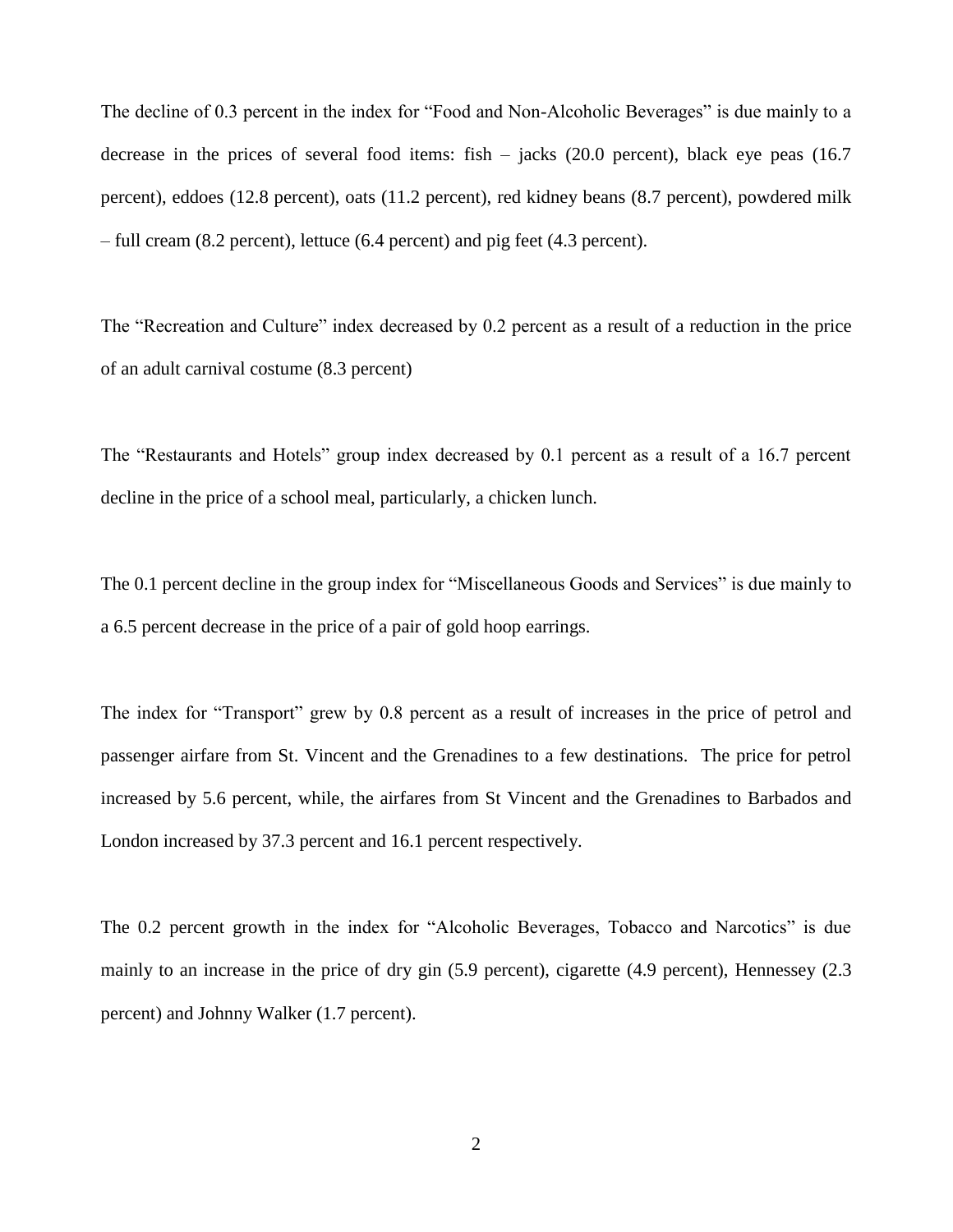Similarly, the index for "Furnishings, Household Equipment and Household Maintenance" increased by 0.2 percent due to increases in the price for a disinfectant (15.7 percent) and a laundry soap (2.6 percent).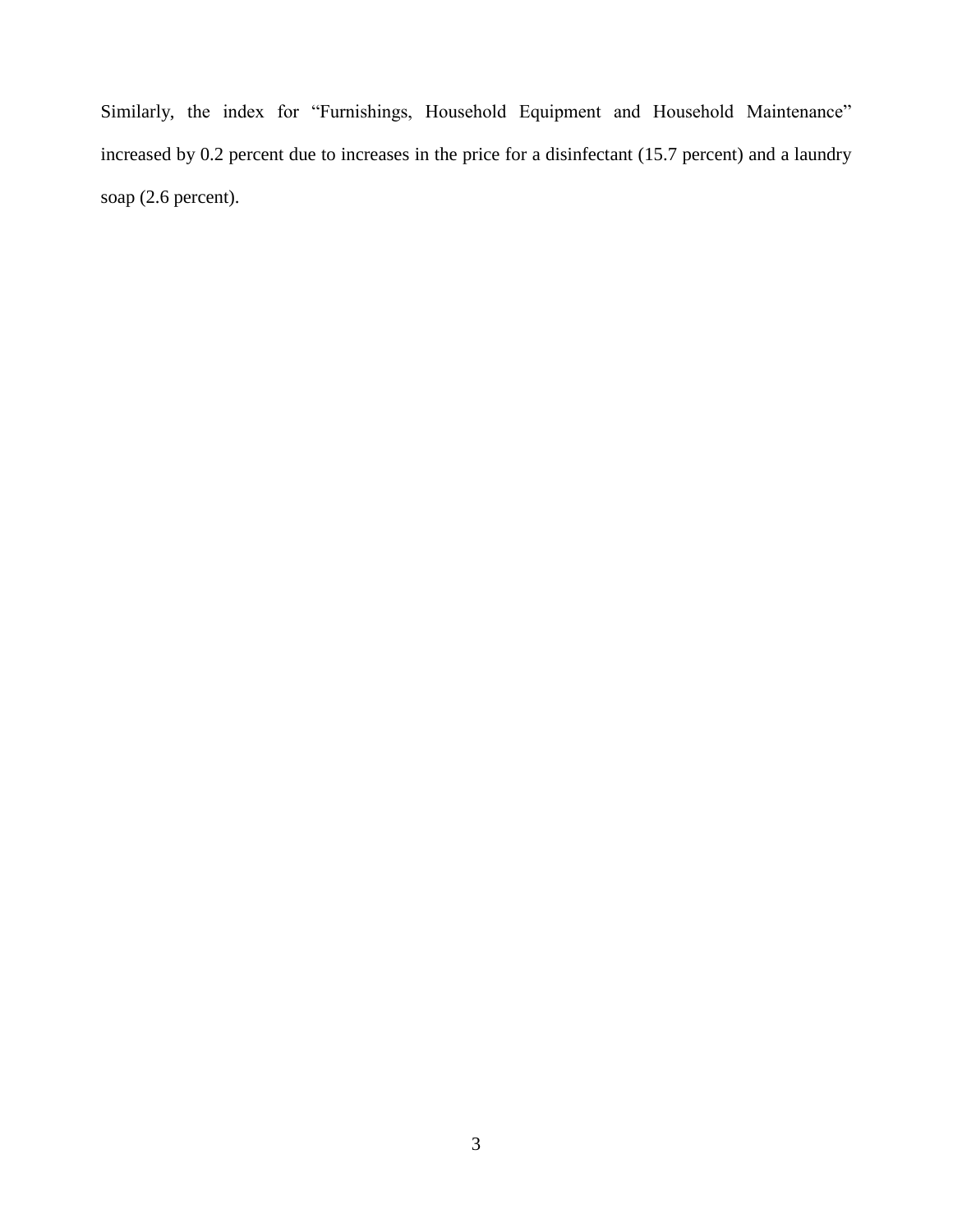## **TABLE 1 AVERAGE RETAIL PRICE OF SELECTED ITEMS**

|                                       | <b>UNIT</b>     | <b>AVERAGE PRICE</b> |              |              | <b>CHANGE PERCENTAGE</b> |  |
|---------------------------------------|-----------------|----------------------|--------------|--------------|--------------------------|--|
| <b>ITEM</b>                           | OF              | EC\$                 |              | IN           | <b>CHANGE</b>            |  |
|                                       | <b>QUANTITY</b> | <b>MAY</b>           | <b>APRIL</b> | <b>PRICE</b> | IN                       |  |
|                                       |                 | 2015                 | 2015         |              | <b>PRICE</b>             |  |
| <b>INCREASED</b>                      |                 |                      |              |              |                          |  |
| Petrol                                | $1$ gal.        | 11.45                | 10.84        | 0.61         | 5.63                     |  |
| Passenger airfare from St Vincent to: |                 |                      |              |              |                          |  |
| <b>Barbados</b>                       | 1 way           | 491.00               | 357.75       | 133.25       | 37.25                    |  |
| London                                | 1 month         | 4723.90              | 4070.04      | 653.86       | 16.07                    |  |
| Hennessy                              | 700ml bottle    | 103.84               | 101.55       | 2.29         | 2.26                     |  |
| Johnny Walker black label             | 750ml bottle    | 101.78               | 100.08       | 1.70         | 1.70                     |  |
| Dry gin                               | 750ml bottle    | 51.21                | 48.38        | 2.83         | 5.85                     |  |
| Cigarette - empire                    | pkt of 10       | 3.64                 | 3.47         | 0.17         | 4.90                     |  |
| Laundry soap                          | Each            | 1.17                 | 1.14         | 0.03         | 2.63                     |  |
| Dishwashing liquid                    | 450ml bottle    | 8.20                 | 8.06         | 0.14         | 1.74                     |  |
| Disinfectant                          | 30oz bottle     | 5.15                 | 4.45         | 0.70         | 15.73                    |  |
| Spaghetti                             | 340g box        | 5.95                 | 4.94         | 1.01         | 20.45                    |  |
| Sweet pepper                          | Lb              | 6.02                 | 5.20         | 0.82         | 15.77                    |  |
| Vegetable soup                        | 45g pkt         | 4.15                 | 3.30         | 0.85         | 25.76                    |  |
| Carrots                               | Lb              | 3.55                 | 3.22         | 0.33         | 10.25                    |  |
|                                       |                 |                      |              |              |                          |  |
|                                       |                 |                      |              |              |                          |  |
| <b>DECREASED</b>                      |                 |                      |              |              |                          |  |
| Mobile to mobile - Caribbean          | 1 minute        | 0.69                 | 0.91         | $-0.22$      | $-24.18$                 |  |
| Mobile to fixed line - Caribbean      | 1 minute        | 0.69                 | 0.91         | $-0.22$      | $-24.18$                 |  |
| Varnish                               | 1 gal.          | 124.99               | 133.25       | $-8.26$      | $-6.20$                  |  |
| Electricity                           | 140Kwh          | 115.14               | 118.26       | $-3.12$      | $-2.64$                  |  |
| Carnival costume - adult              | Each            | 275.00               | 300.00       | $-25.00$     | $-8.33$                  |  |
| School meals - chicken                | Each            | 10.00                | 12.00        | $-2.00$      | $-16.67$                 |  |
| Earring - gold, hoop                  | 1 pair          | 415.64               | 444.42       | $-28.78$     | $-6.48$                  |  |
| Milk - powdered, full cream           | Lb              | 7.49                 | 8.16         | $-0.67$      | $-8.21$                  |  |
| Eddoes                                | Lb              | 2.24                 | 2.57         | $-0.33$      | $-12.84$                 |  |
| Fish - jacks                          | Lb              | 4.00                 | 5.00         | $-1.00$      | $-20.00$                 |  |
| Black eye peas                        | 400g Pkt        | 6.60                 | 7.92         | $-1.32$      | $-16.67$                 |  |
| Red kidney beans                      | 400g PKt        | 6.32                 | 6.92         | $-0.60$      | $-8.67$                  |  |
| Lettuce                               | Head            | 4.84                 | 5.17         | $-0.33$      | $-6.38$                  |  |
| Pig feet                              | Lb              | 4.19                 | 4.38         | $-0.19$      | $-4.34$                  |  |
| Oats                                  | 500g Pkt        | 3.95                 | 4.45         | $-0.50$      | $-11.24$                 |  |
|                                       |                 |                      |              |              |                          |  |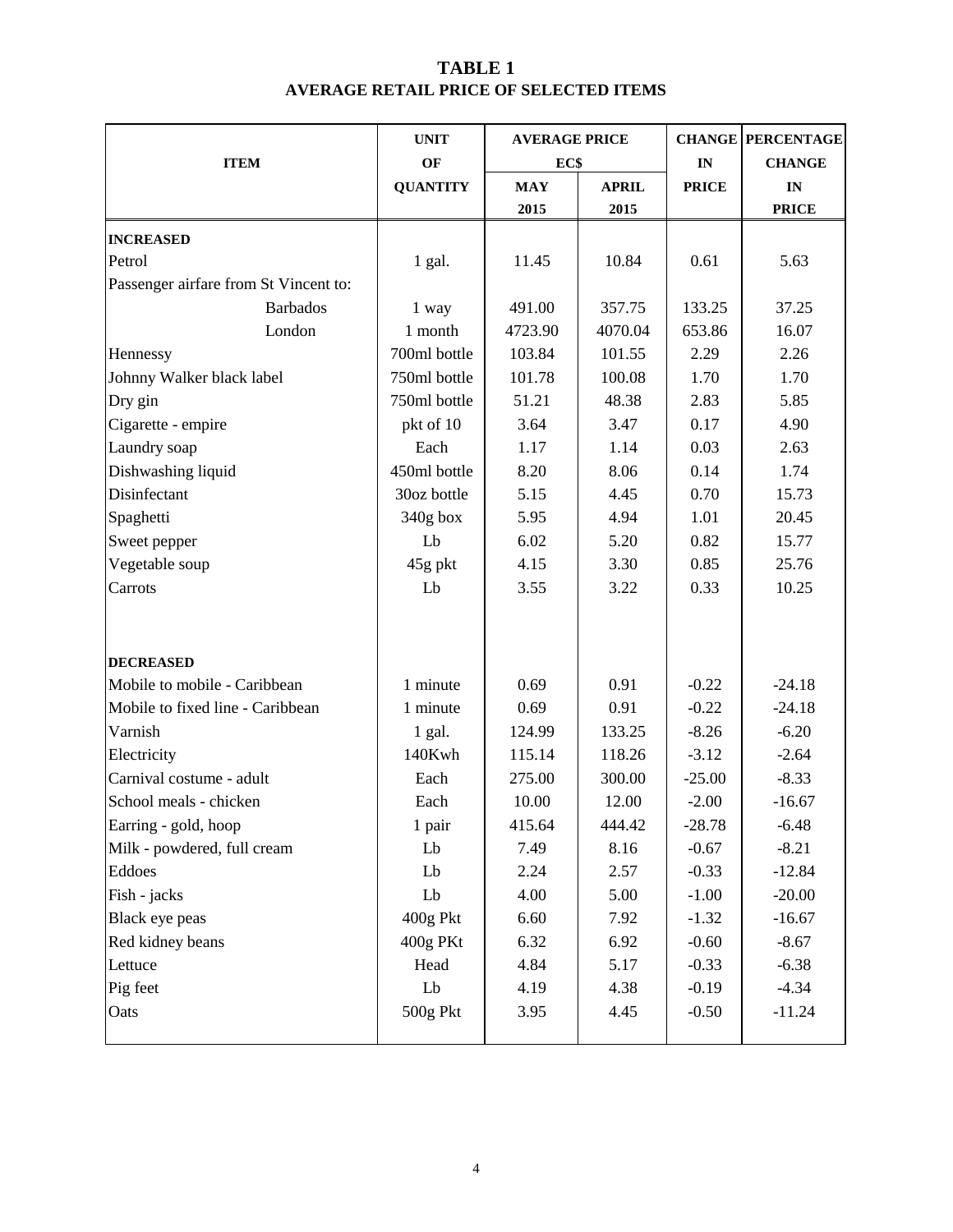#### **TABLE 2 AVERAGE RETAIL PRICE OF SELECTED ITEMS MAY 2015 COMPARED WITH MAY 2014**

| <b>ITEMS</b>                          | <b>UNIT</b>      | <b>AVERAGE</b> |            | <b>CHANGE</b>            | PERCENTAGE    |
|---------------------------------------|------------------|----------------|------------|--------------------------|---------------|
|                                       | <b>OF</b>        | EC\$           |            | $\ensuremath{\text{IN}}$ | <b>CHANGE</b> |
|                                       | <b>QUANTITY</b>  | <b>MAY</b>     | <b>MAY</b> | <b>PRICE</b>             | IN            |
|                                       |                  | 2015           | 2014       |                          | <b>PRICE</b>  |
| FOOD AND NON-ALCOHOLIC                |                  |                |            |                          |               |
| <b>BEVERAGES</b>                      |                  |                |            |                          |               |
| Beef - Fresh                          | Lb.              | 8.00           | 8.00       | 0.00                     | 0.00          |
| Chicken - Whole                       | Lb.              | 6.25           | 6.24       | 0.01                     | 0.16          |
| Chicken - Leg Quarters                | Lb.              | 2.65           | 2.87       | $-0.22$                  | $-7.67$       |
| Chicken - Backs                       | Lb.              | 1.63           | 1.65       | $-0.02$                  | $-1.21$       |
| Chicken - Wings                       | Lb.              | 4.69           | 4.87       | $-0.18$                  | $-3.70$       |
| <b>Turkey Wings</b>                   | Lb.              | 3.52           | 3.45       | 0.07                     | 2.03          |
| Fish - Fresh (Deep Sea)               | Lb.              | 9.00           | 9.00       | 0.00                     | 0.00          |
| Fish - Fresh (Jacks)                  | Lb.              | 4.00           | 5.00       | $-1.00$                  | $-20.00$      |
| Fish - Fresh (Robins)                 | Lb.              | 4.00           | 4.00       | 0.00                     | 0.00          |
| <b>Chicken Franks</b>                 | 340 g Pk         | 5.34           | 5.35       | $-0.01$                  | $-0.19$       |
| Luncheon Meat (pork)                  | 340 g            | 7.60           | 7.74       | $-0.14$                  | $-1.81$       |
| Codfish                               | Lb.              | 14.84          | 13.86      | 0.98                     | 7.07          |
| Cornflakes                            | 12 oz            | 12.73          | 12.27      | 0.46                     | 3.75          |
| Pasta - Elbows                        | 340 g            | 4.14           | 4.17       | $-0.03$                  | $-0.72$       |
| Milk - Evaporated                     | 410g Tin         | 3.37           | 3.27       | 0.10                     | 3.06          |
| Milk - Condensed                      | 397g Tin         | 3.54           | 3.54       | 0.00                     | 0.00          |
| Bread-Small Loaf, white               | 5 Pk             | 1.99           | 1.99       | 0.00                     | 0.00          |
| Bread - Large Sliced Pan Loaf (white) | Each             | 4.25           | 4.25       | 0.00                     | 0.00          |
| Eggs                                  | Doz              | 8.64           | 8.64       | 0.00                     | 0.00          |
| Orange Juice                          | 19 oz Tin        | 7.85           | 7.49       | 0.36                     | 4.81          |
| Sugar - Brown (loose)                 | Lb.              | 1.42           | 1.46       | $-0.04$                  | $-2.74$       |
| Sugar - White (loose)                 | Lb.              | 1.73           | 1.83       | $-0.10$                  | $-5.46$       |
| Flour - Loose                         | Lb.              | 1.40           | 1.41       | $-0.01$                  | $-0.71$       |
| Flour - Packaged (white)              | 2 kg             | 6.75           | 6.75       | 0.00                     | 0.00          |
| Flour - Packaged (wholewheat)         | 2 kg             | 7.39           | 7.39       | 0.00                     | 0.00          |
| Rice - Loose                          | Lb.              | 1.78           | 1.78       | 0.00                     | 0.00          |
| Rice - Package                        | $2\ \mathrm{kg}$ | 9.20           | 9.20       | 0.00                     | 0.00          |
| <b>Bananas</b>                        | Lb.              | 1.32           | 1.31       | 0.01                     | 0.76          |
| <b>Breadfruit</b>                     | Lb.              | 2.66           | 2.69       | $-0.03$                  | $-1.12$       |
| Eddoes                                | Lb.              | 2.24           | 1.55       | 0.69                     | 44.52         |
| Dasheens                              | Lb.              | 1.77           | 1.58       | 0.19                     | 12.03         |
| <b>Sweet Potatoes</b>                 | Lb.              | 2.10           | 1.88       | 0.22                     | 11.70         |
| Oranges                               | Each             | 0.82           | 0.86       | $-0.04$                  | $-4.65$       |
| Tomatoes                              | Lb.              | 3.41           | 3.12       | 0.29                     | 9.29          |
| <b>Cooking Margarine</b>              | 445g Tub         | 7.83           | 7.87       | $-0.04$                  | $-0.51$       |
| Vegetable Oil                         | 1 Litre          | 10.61          | 10.51      | 0.10                     | 0.95          |
| Powdered Chocolate                    | 300g Pk          | 10.60          | 10.44      | 0.16                     | 1.53          |
| Hairoun Fruit Cocktail (not cold)     | 280 ml Bottle    | 2.26           | 2.24       | 0.02                     | 0.89          |
| Vitamalt                              | 310 ml Bottle    | 5.60           | 5.66       | $-0.06$                  | $-1.06$       |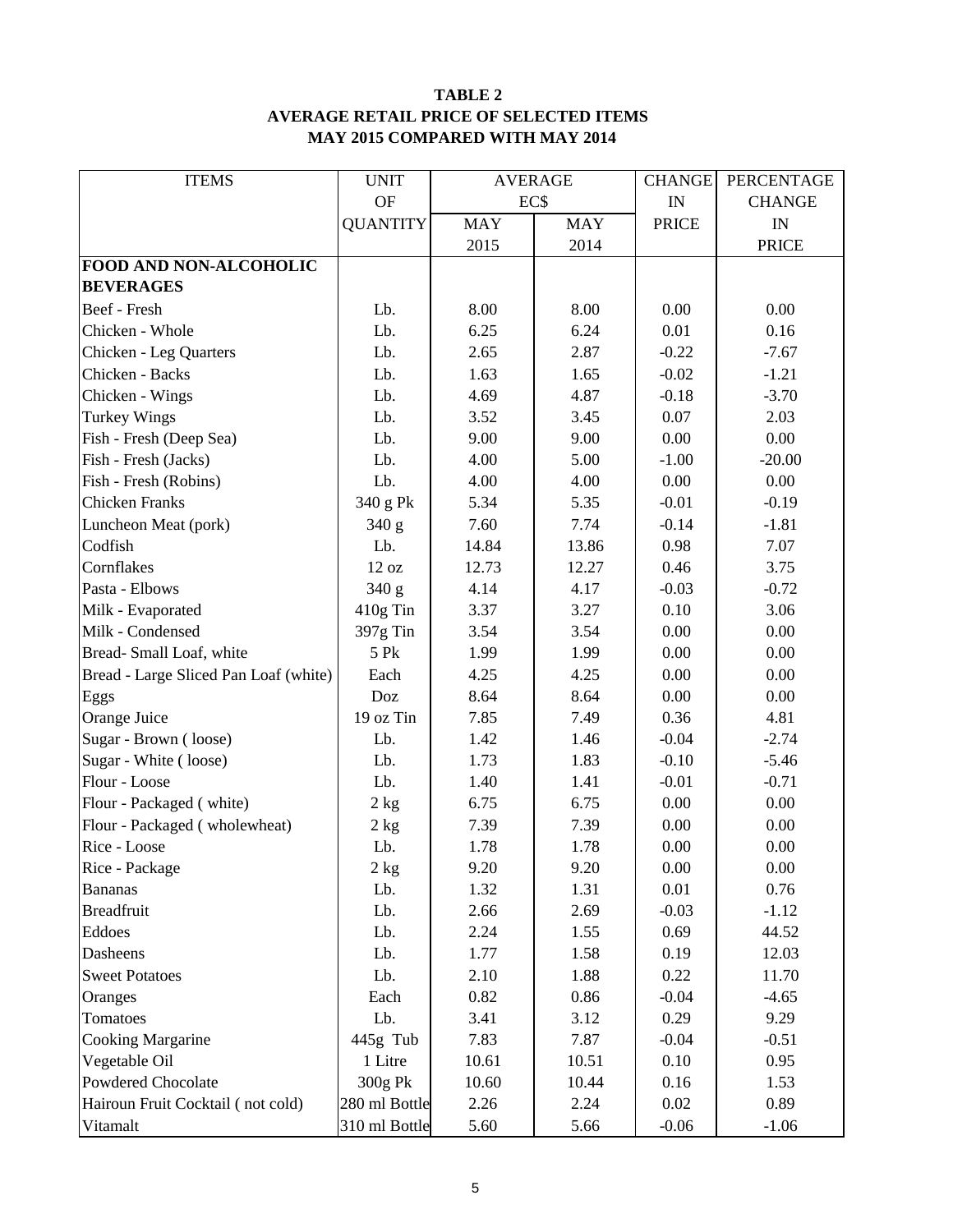#### **TABLE 2 Cont'd AVERAGE RETAIL PRICE OF SELECTED ITEMS MAY 2015 COMPARED WITH MAY 2014**

| <b>ITEMS</b><br><b>AVERAGE PRICE</b><br><b>CHANGE PERCENTAGE</b><br><b>OF</b><br>EC\$<br>IN<br><b>CHANGE</b><br><b>QUANTITY</b><br><b>MAY</b><br><b>MAY</b><br><b>PRICE</b><br>IN<br>2015<br>2014<br><b>PRICE</b><br>ALCOHOLIC BEVERAGES, TOBACCO<br><b>&amp; NARCOTICS</b><br>Rum - Local (White)<br>750 ml Bot.<br>29.02<br>0.00<br>0.00<br>29.02<br>280 ml Bot.<br>4.48<br>Beer - Local<br>4.50<br>$-0.02$<br>$-0.44$<br>Cigarettes<br>Pkt. $(10)$<br>3.64<br>3.47<br>0.17<br>4.90<br>2.58<br>Table wine (local)<br>26 oz Bot.<br>18.70<br>18.23<br>0.47<br><b>CLOTHING &amp; FOOTWEAR</b> |
|-----------------------------------------------------------------------------------------------------------------------------------------------------------------------------------------------------------------------------------------------------------------------------------------------------------------------------------------------------------------------------------------------------------------------------------------------------------------------------------------------------------------------------------------------------------------------------------------------|
|                                                                                                                                                                                                                                                                                                                                                                                                                                                                                                                                                                                               |
|                                                                                                                                                                                                                                                                                                                                                                                                                                                                                                                                                                                               |
|                                                                                                                                                                                                                                                                                                                                                                                                                                                                                                                                                                                               |
|                                                                                                                                                                                                                                                                                                                                                                                                                                                                                                                                                                                               |
|                                                                                                                                                                                                                                                                                                                                                                                                                                                                                                                                                                                               |
|                                                                                                                                                                                                                                                                                                                                                                                                                                                                                                                                                                                               |
|                                                                                                                                                                                                                                                                                                                                                                                                                                                                                                                                                                                               |
|                                                                                                                                                                                                                                                                                                                                                                                                                                                                                                                                                                                               |
|                                                                                                                                                                                                                                                                                                                                                                                                                                                                                                                                                                                               |
|                                                                                                                                                                                                                                                                                                                                                                                                                                                                                                                                                                                               |
| Textile material - Terelyne<br>Yd.<br>47.95<br>0.00<br>0.00<br>47.95                                                                                                                                                                                                                                                                                                                                                                                                                                                                                                                          |
| Yd.<br>0.00<br>Textile material - Linen<br>17.95<br>17.95<br>0.00                                                                                                                                                                                                                                                                                                                                                                                                                                                                                                                             |
| $0.00\,$<br>Men's Shirts - Long Sleeve<br>Each<br>69.95<br>69.95<br>0.00                                                                                                                                                                                                                                                                                                                                                                                                                                                                                                                      |
| Men's Jeans (long) - size 30<br>Each<br>39.95<br>34.07<br>5.88<br>17.26                                                                                                                                                                                                                                                                                                                                                                                                                                                                                                                       |
| Men's Shoes -Formal<br>Pair<br>79.95<br>0.00<br>0.00<br>79.95                                                                                                                                                                                                                                                                                                                                                                                                                                                                                                                                 |
| Women's Shoes - Formal<br>0.00<br>Pair<br>110.00<br>110.00<br>0.00                                                                                                                                                                                                                                                                                                                                                                                                                                                                                                                            |
| Women's 2Pc Skirtsuit (polyester) large<br>100.00<br>100.55<br>$-0.55$<br>$-0.55$<br>Each                                                                                                                                                                                                                                                                                                                                                                                                                                                                                                     |
| 25.00<br>0.35<br>Women's Blouse (cotton/Spandex)<br>Each<br>24.65<br>1.42                                                                                                                                                                                                                                                                                                                                                                                                                                                                                                                     |
| HOUSING, WATER, ELECTRICITY                                                                                                                                                                                                                                                                                                                                                                                                                                                                                                                                                                   |
| <b>GAS AND OTHER FUELS</b>                                                                                                                                                                                                                                                                                                                                                                                                                                                                                                                                                                    |
| Rent:                                                                                                                                                                                                                                                                                                                                                                                                                                                                                                                                                                                         |
| Unfurnished House -2 Bedrooms<br>1Mth<br>0.00<br>0.00<br>546.43<br>546.43                                                                                                                                                                                                                                                                                                                                                                                                                                                                                                                     |
| 0.00<br>0.00<br>Unfurnished House -3 Bedrooms<br>1Mth<br>612.50<br>612.50                                                                                                                                                                                                                                                                                                                                                                                                                                                                                                                     |
| Furnished Apartment - 2 Bedrooms<br>1Mth<br>791.67<br>0.00<br>0.00<br>791.67                                                                                                                                                                                                                                                                                                                                                                                                                                                                                                                  |
| 94 Lbs<br>$0.00\,$<br>Cement - Portland (grey)<br>24.90<br>24.90<br>0.00                                                                                                                                                                                                                                                                                                                                                                                                                                                                                                                      |
| Galvanise Sheets 10 ft.<br>86.38<br>0.00<br>1 Length<br>86.38<br>0.00                                                                                                                                                                                                                                                                                                                                                                                                                                                                                                                         |
| 1 Gal.<br>Oil Paint<br>105.00<br>110.00<br>$-5.00$<br>$-4.55$                                                                                                                                                                                                                                                                                                                                                                                                                                                                                                                                 |
| 1.46<br>Lumber -Dressed Treated Yellow Pine (1x12x12)<br>68.08<br>67.10<br>0.98<br>1 Length                                                                                                                                                                                                                                                                                                                                                                                                                                                                                                   |
| 0.00<br>Water - Consumption Charge<br>5000 Gals.<br>37.50<br>37.50<br>0.00                                                                                                                                                                                                                                                                                                                                                                                                                                                                                                                    |
| Kerosene<br>1 Gal.<br>12.40<br>13.93<br>$-1.53$<br>$-10.98$                                                                                                                                                                                                                                                                                                                                                                                                                                                                                                                                   |
| Charcoal<br>1 Sack<br>40.00<br>40.00<br>0.00<br>0.00                                                                                                                                                                                                                                                                                                                                                                                                                                                                                                                                          |
| <b>Cooking Gas</b><br>31.25<br>44.56<br>$-13.31$<br>$-29.87$<br>20 Lb. Cyl.                                                                                                                                                                                                                                                                                                                                                                                                                                                                                                                   |
| <b>Electricity Consumption Charge</b><br><b>140 KWH</b><br>115.14<br>$-21.50$<br>146.68<br>$-31.54$                                                                                                                                                                                                                                                                                                                                                                                                                                                                                           |
| <b>FURNISHING, HOUSEHOLD</b>                                                                                                                                                                                                                                                                                                                                                                                                                                                                                                                                                                  |
| <b>EQUIPMENT AND HOUSEHOLD</b>                                                                                                                                                                                                                                                                                                                                                                                                                                                                                                                                                                |
| <b>MAINTENANCE</b>                                                                                                                                                                                                                                                                                                                                                                                                                                                                                                                                                                            |
| Bed - Cherry 54"x75"<br>0.00<br>Each<br>1,162.50<br>1,162.50<br>0.00                                                                                                                                                                                                                                                                                                                                                                                                                                                                                                                          |
| Double size sheets - coloured/cotton<br>$0.00\,$<br>88.80<br>88.80<br>0.00<br>Each                                                                                                                                                                                                                                                                                                                                                                                                                                                                                                            |
| Frying Pan - 12" - non-stick<br>Each<br>52.76<br>52.76<br>0.00<br>0.00                                                                                                                                                                                                                                                                                                                                                                                                                                                                                                                        |
| <b>Laundry Soap</b><br>1.17<br>0.07<br>6.36<br>Each<br>1.10                                                                                                                                                                                                                                                                                                                                                                                                                                                                                                                                   |
| Electrical Bulb - 60W<br>5.94<br>5.42<br>0.52<br>9.59<br>Each                                                                                                                                                                                                                                                                                                                                                                                                                                                                                                                                 |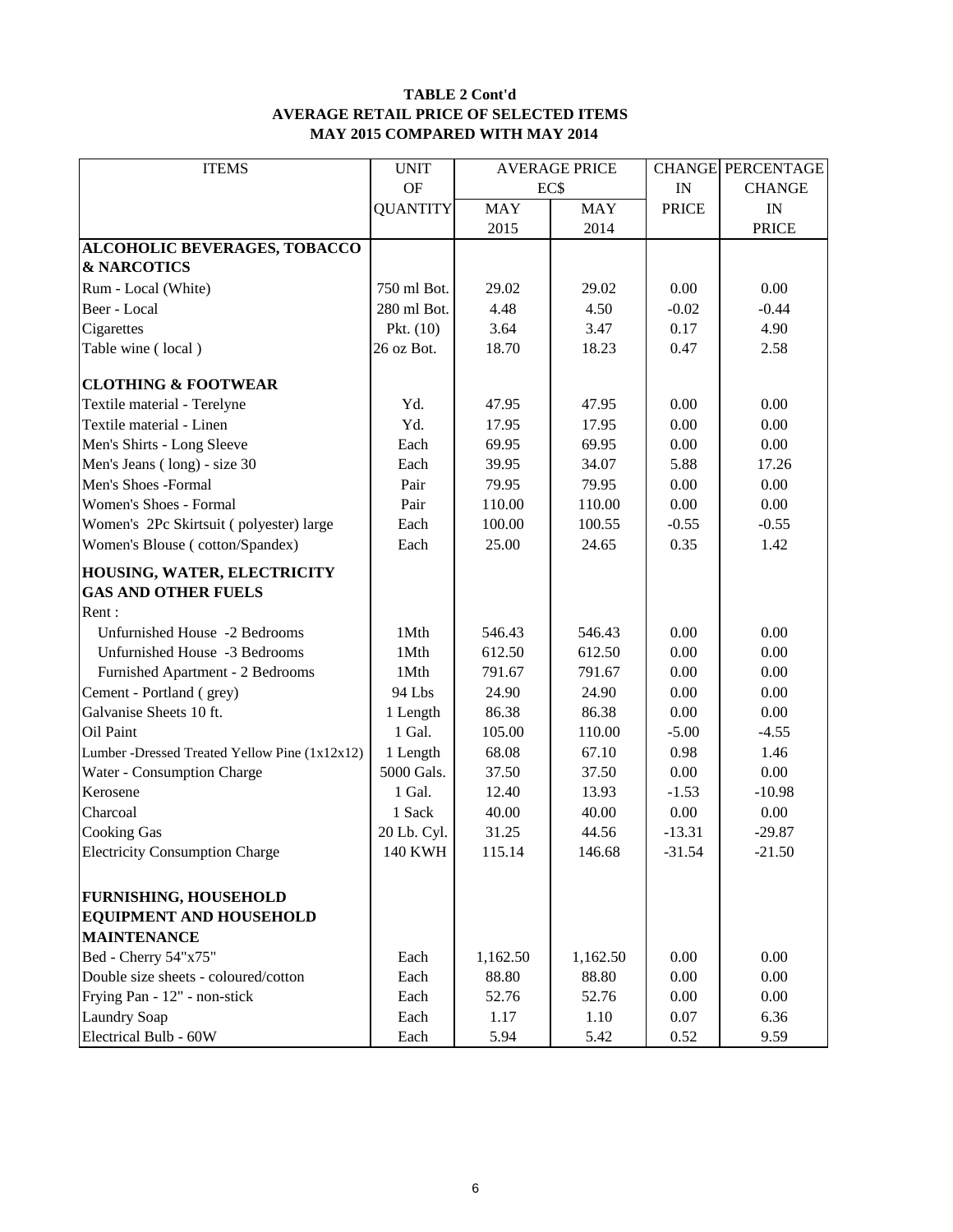### **TABLE 2 Cont'd AVERAGE RETAIL PRICE OF SELECTED ITEMS MAY 2015 COMPARED WITH MAY 2014**

| <b>ITEMS</b>                                | <b>UNIT</b>     | <b>AVERAGE PRICE</b> |            | <b>CHANGE</b> | <b>PERCENTAGE</b> |  |
|---------------------------------------------|-----------------|----------------------|------------|---------------|-------------------|--|
|                                             | OF              | EC\$                 |            | IN            | <b>CHANGE</b>     |  |
|                                             | <b>QUANTITY</b> | <b>MAY</b>           | <b>MAY</b> | <b>PRICE</b>  | IN                |  |
|                                             |                 | 2015                 | 2014       |               | <b>PRICE</b>      |  |
| <b>HEALTH</b>                               |                 |                      |            |               |                   |  |
| Doctor's Fee - Gynaecologist                | 1 Visit         | 60.00                | 50.00      | 10.00         | 20.00             |  |
| Eye Care                                    | 1 Test          | 100.00               | 100.00     | 0.00          | 0.00              |  |
| Hospitalisation (Private Ward)              | 1 Day           | 75.00                | 75.00      | 0.00          | 0.00              |  |
| Drug for Hypertension                       | 1 Mth supply    | 3.50                 | 3.50       | 0.00          | 0.00              |  |
| Drug for Diabetes                           | 1 Mth supply    | 13.16                | 13.70      | $-0.54$       | $-3.94$           |  |
| Cough, Cold Preparation                     | 125 ml.         | 15.58                | 15.52      | 0.06          | 0.39              |  |
| Dental Care                                 | 1 Visit         | 123.33               | 114.17     | 9.16          | 8.02              |  |
| Chest X-ray                                 | 1 Test          | 120.00               | 110.00     | 10.00         | 9.09              |  |
|                                             |                 |                      |            |               |                   |  |
| <b>TRANSPORT</b>                            |                 |                      |            |               |                   |  |
| Petrol - Unleaded                           | 1 Gal.          | 11.45                | 14.34      | $-2.89$       | $-20.15$          |  |
| Vehicle License (car) - not exd. 2000 lbs   | 1 Year          | 470.00               | 470.00     | 0.00          | 0.00              |  |
| Bus Fare - Mesopotamia                      | One Way         | 3.00                 | 3.00       | 0.00          | 0.00              |  |
| Boat Fare - Bequia                          | One Way         | 25.00<br>25.00       |            | 0.00          | 0.00              |  |
|                                             |                 |                      |            |               |                   |  |
| <b>COMMUNICATION</b>                        |                 |                      |            |               |                   |  |
| Telephone Service - rental of line-domestic | 1 Month         | 23.46                | 23.46      | 0.00          | 0.00              |  |
| Telephone - Consumption Charge              | 226 Units       | 18.08                | 18.08      | 0.00          | 0.00              |  |
| <b>Internet Charge</b>                      | 1 Month         | 101.70<br>101.70     |            | 0.00          | 0.00              |  |
| Fixed Line Domestic Rate - peak             | 1 Minute        | 0.08<br>0.08         |            | 0.00          | 0.00              |  |
| Mobile to Mobile - domestic                 | 1 Minute        | 0.80<br>0.73         |            | 0.07          | 9.59              |  |
|                                             |                 |                      |            |               |                   |  |
| <b>RECREATION AND CULTURE</b>               |                 |                      |            |               |                   |  |
| Television 26 " Flat panel                  | Each            | 1,999.00             | 1,999.00   | 0.00          | 0.00              |  |
| Cable TV Basic Charge                       | 1 Month         | 74.75                | 74.75      | 0.00          | 0.00              |  |
| Laptop Computer -13.3 " screen 2 GB         | Each            | 3,832.24             | 3,499.00   | 333.24        | 9.52              |  |
| Desktop Computer - 14" Monitor 3 GB         | Each            | 2,071.45             | 1,891.32   | 180.13        | 9.52              |  |
| Car Remote Control                          | Each            | 250.00               | 250.00     | 0.00          | 0.00              |  |
| Dog Food (Canned)                           | 374 g Tin       | 3.32                 | 3.17       | 0.15          | 4.73              |  |
| Dance Admission to Night Club               | Per Person      | 20.00                | 20.00      | 0.00          | 0.00              |  |
| Carnival costume and Band Fees (Adult)      | Each            | 275.00               | 300.00     | $-25.00$      | $-8.33$           |  |
|                                             |                 |                      |            |               |                   |  |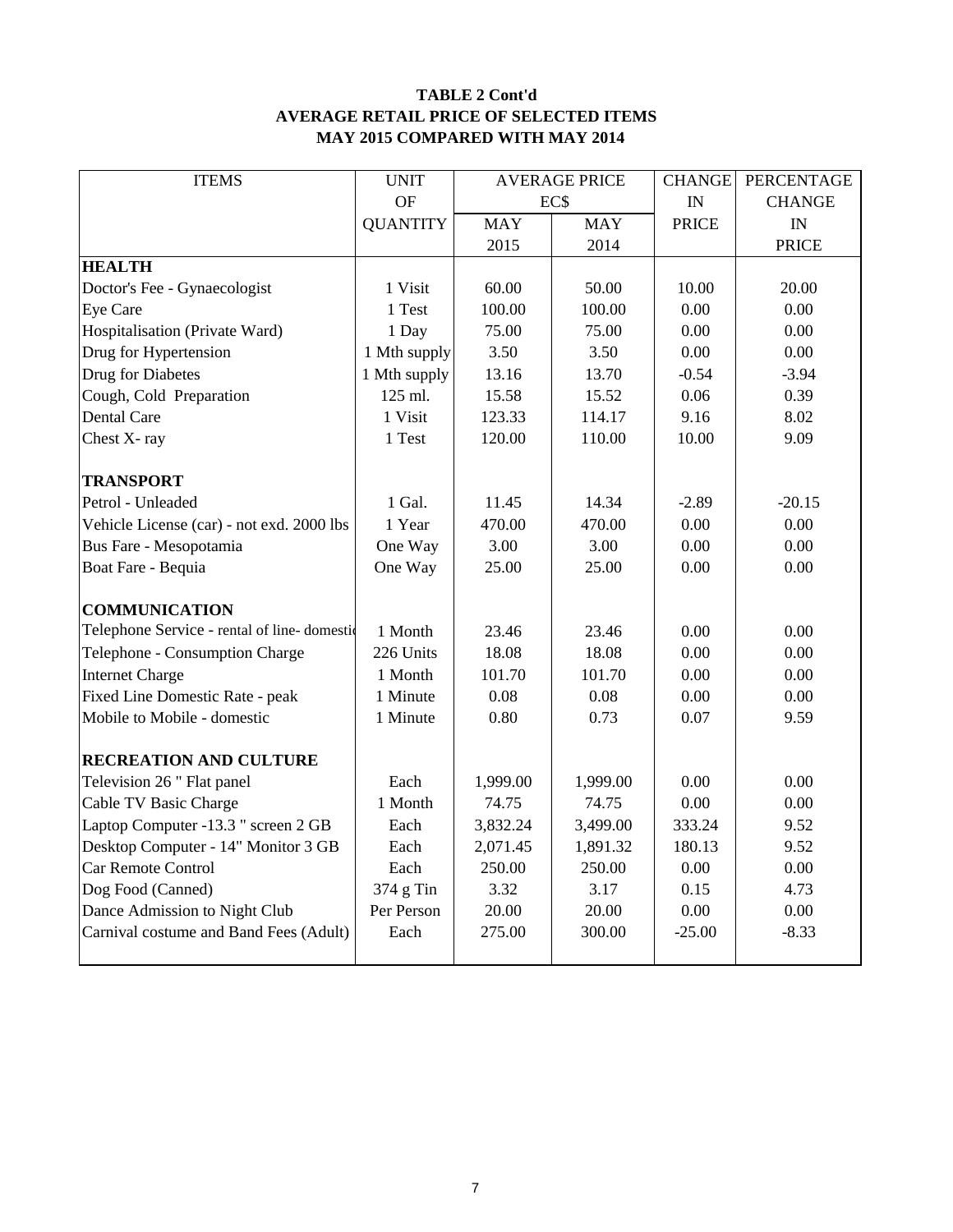#### **TABLE 2 Cont'd AVERAGE RETAIL PRICE OF SELECTED ITEMS MAY 2015 COMPARED WITH MAY 2014**

| <b>ITEMS</b>                        | <b>UNIT</b>       | <b>AVERAGE PRICE</b> |            | <b>CHANGE</b> | PERCENTAGE    |
|-------------------------------------|-------------------|----------------------|------------|---------------|---------------|
|                                     | <b>OF</b>         |                      | EC\$       | IN            | <b>CHANGE</b> |
|                                     | <b>QUANTITY</b>   | <b>MAY</b>           | <b>MAY</b> | <b>PRICE</b>  | IN            |
|                                     |                   | 2015                 | 2014       |               | <b>PRICE</b>  |
|                                     |                   |                      |            |               |               |
| <b>EDUCATION</b>                    |                   |                      |            |               |               |
| Pre-Primary - Private               | 1 Month           | 205.00               | 205.00     | 0.00          | 0.00          |
| Primary School Fee - Private        | 1 Term            | 650.00               | 650.00     | 0.00          | 0.00          |
| Secondary School Fee - Private      | 1 Term            | 100.00               | 100.00     | 0.00          | 0.00          |
| Newspaper - Local                   | Each              | 1.50                 | 1.33       | 0.17          | 12.78         |
| Exercise Book - Primary - 24 leaves | Each              | 0.85                 | 0.85       | 0.00          | 0.00          |
| <b>Lead Pencils</b>                 | Each              | 0.92                 | 0.92       | 0.00          | 0.00          |
| Mathematics Textbook - From 4       | Each              | 80.16                | 73.72      | 6.44          | 8.74          |
| Tuition for local evening classes   | 1 Subject         | 100.00               | 100.00     | 0.00          | 0.00          |
|                                     |                   |                      |            |               |               |
| <b>RESTAURANTS AND HOTELS</b>       |                   |                      |            |               |               |
| Chicken Lunch - regular             | Each              | 13.86                | 13.86      | 0.00          | 0.00          |
| Fish Lunch - regular                | Each              | 15.10                | 15.10      | 0.00          | 0.00          |
| Fast Food - 2 Pc Chicken and Fries  | Each              | 16.85                | 16.85      | 0.00          | 0.00          |
|                                     |                   |                      |            |               |               |
| <b>MISCELLANEOUS GOODS</b>          |                   |                      |            |               |               |
| <b>AND SERVICES</b>                 |                   |                      |            |               |               |
| <b>Toilet Soap</b>                  | 125g              | 3.48                 | 3.46       | 0.02          | 0.58          |
| Toothpaste                          | 130g Tube         | 9.05                 | 9.04       | 0.01          | 0.11          |
| Men's Haircut                       | 1 Visit           | 10.00                | 10.00      | 0.00          | 0.00          |
| Women's Hairdressing (Relaxer)      | 1 Visit           | 64.81                | 64.81      | 0.00          | 0.00          |
| Disposable Diapers (medium)         | 10 per Pk.        | 12.73                | 12.83      | $-0.10$       | $-0.79$       |
| Health Insurance - Group (family)   | $\geq$ 3 Ppersons | 307.00               | 278.70     | 28.30         | 9.22          |
| Legal Expenses (Affidavit)          | Fee               | 250.00               | 250.00     | 0.00          | 0.00          |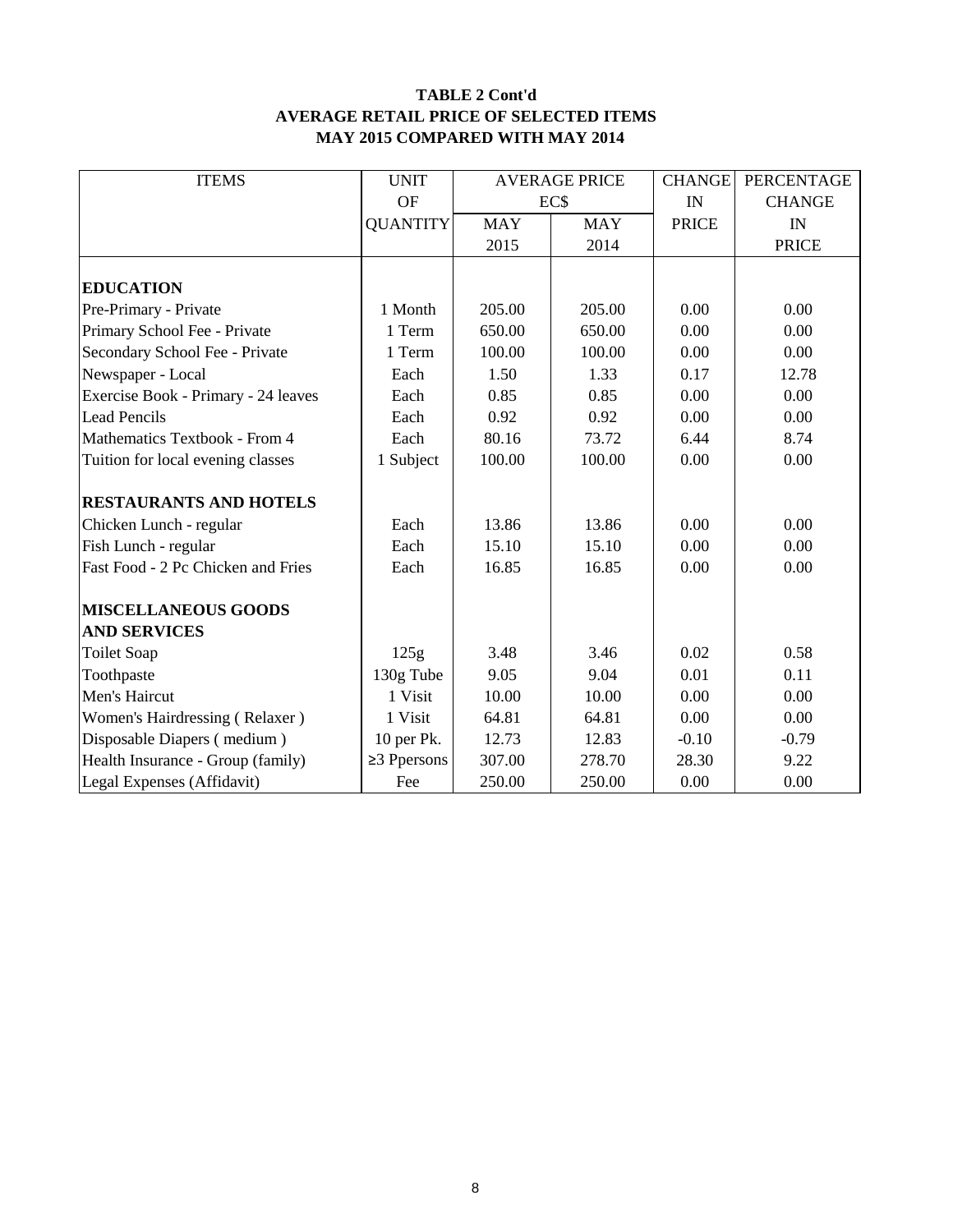#### **TABLE 3 THE CONSUMER PRICE INDEX BY MAIN GROUPS JANUARY 2010 = 100**

|     | <b>GROUP</b>                                                             | <b>WEIGHT</b> | <b>APRIL</b> | <b>MAY</b> | <b>MAY</b> | PERCENTAGE CHANGE<br><b>OVER PREVIOUS:</b> |                           |  |
|-----|--------------------------------------------------------------------------|---------------|--------------|------------|------------|--------------------------------------------|---------------------------|--|
|     |                                                                          |               | 2015         | 2015       | 2014       | <b>MONTH</b><br><b>APRIL</b>               | <b>YEAR</b><br><b>MAY</b> |  |
|     | 01. Food and Non-Alcoholic Beverages                                     | 21.91         | 110.6        | 110.3      | 111.5      | $-0.3$                                     | $-1.1$                    |  |
|     | 02. Alcoholic Beverages, Tobacco & Narcotics                             |               | 109.3        | 109.5      | 108.8      | 0.2                                        | 0.6                       |  |
| 03. | Clothing and Footwear                                                    |               | 102.8        | 102.8      | 105.5      | 0.0                                        | $-2.6$                    |  |
|     | 04. Housing, Water, Electricity, Gas and other<br>Fuels                  |               | 100.0        | 99.5       | 105.5      | $-0.5$                                     | $-5.7$                    |  |
|     | 05. Furnishings, Household Equipment and<br><b>Household Maintenance</b> | 6.59          | 101.6        | 101.8      | 101.0      | 0.2                                        | 0.8                       |  |
|     | 06. Health                                                               | 1.79          | 105.0        | 105.0      | 103.0      | 0.0                                        | 1.9                       |  |
| 07. | Transport                                                                | 11.84         | 119.5        | 120.4      | 123.3      | 0.8                                        | $-2.4$                    |  |
| 08. | Communication                                                            | 9.41          | 102.0        | 100.8      | 96.5       | $-1.2$                                     | 4.5                       |  |
|     | 09. Recreation and Culture                                               | 3.81          | 102.6        | 102.4      | 102.9      | $-0.2$                                     | $-0.5$                    |  |
|     | 10. Education                                                            | 1.32          | 109.0        | 109.0      | 109.3      | 0.0                                        | $-0.3$                    |  |
|     | 11. Restaurants and Hotels                                               | 1.87          | 103.3        | 103.2      | 103.0      | $-0.1$                                     | 0.2                       |  |
|     | 12. Miscellaneous Goods and Services                                     | 4.31          | 101.1        | 101.0      | 100.7      | $-0.1$                                     | 0.3                       |  |
|     | <b>ALL ITEMS</b>                                                         | 100.00        | 105.6        | 105.4      | 107.3      | $-0.2$                                     | $-1.8$                    |  |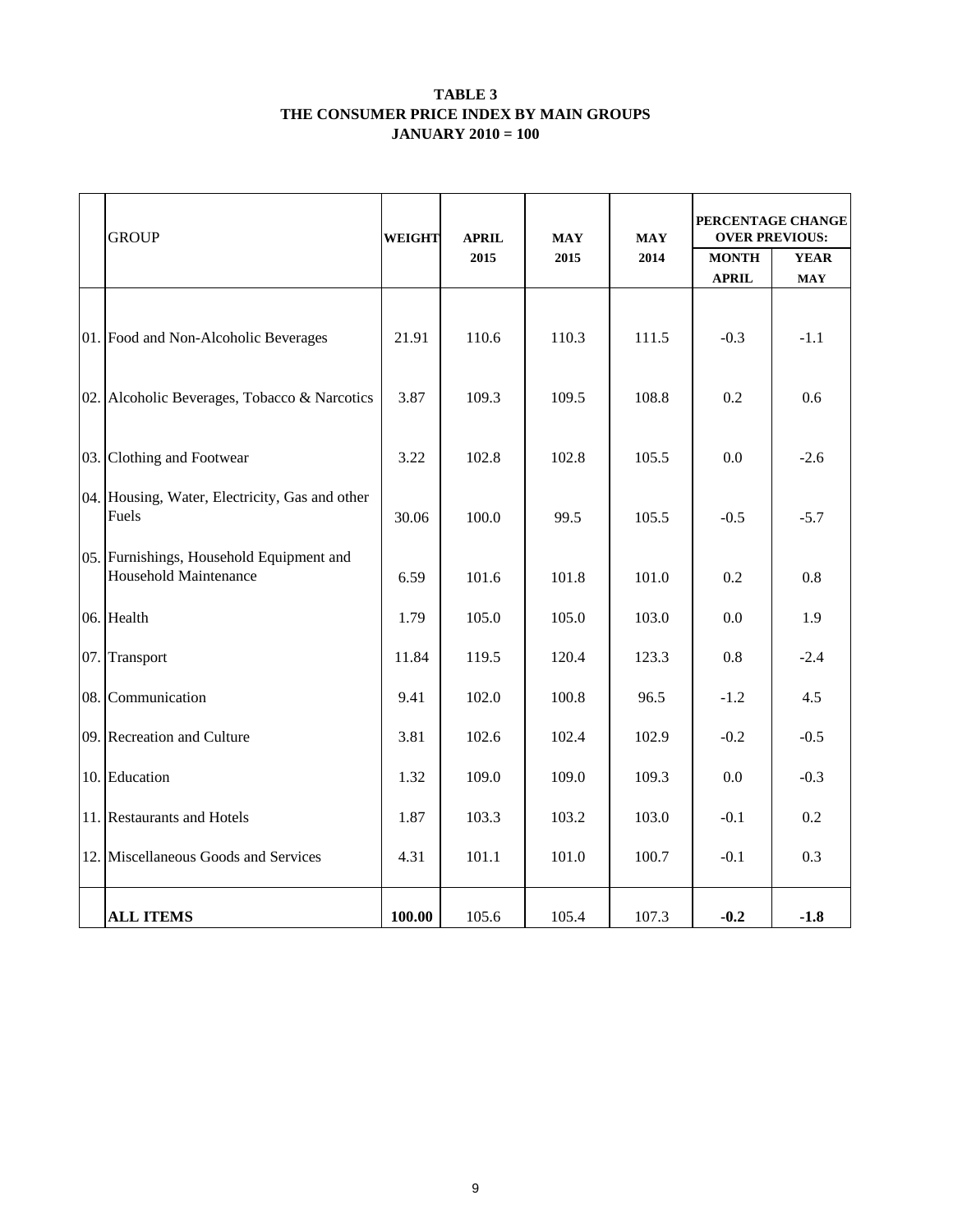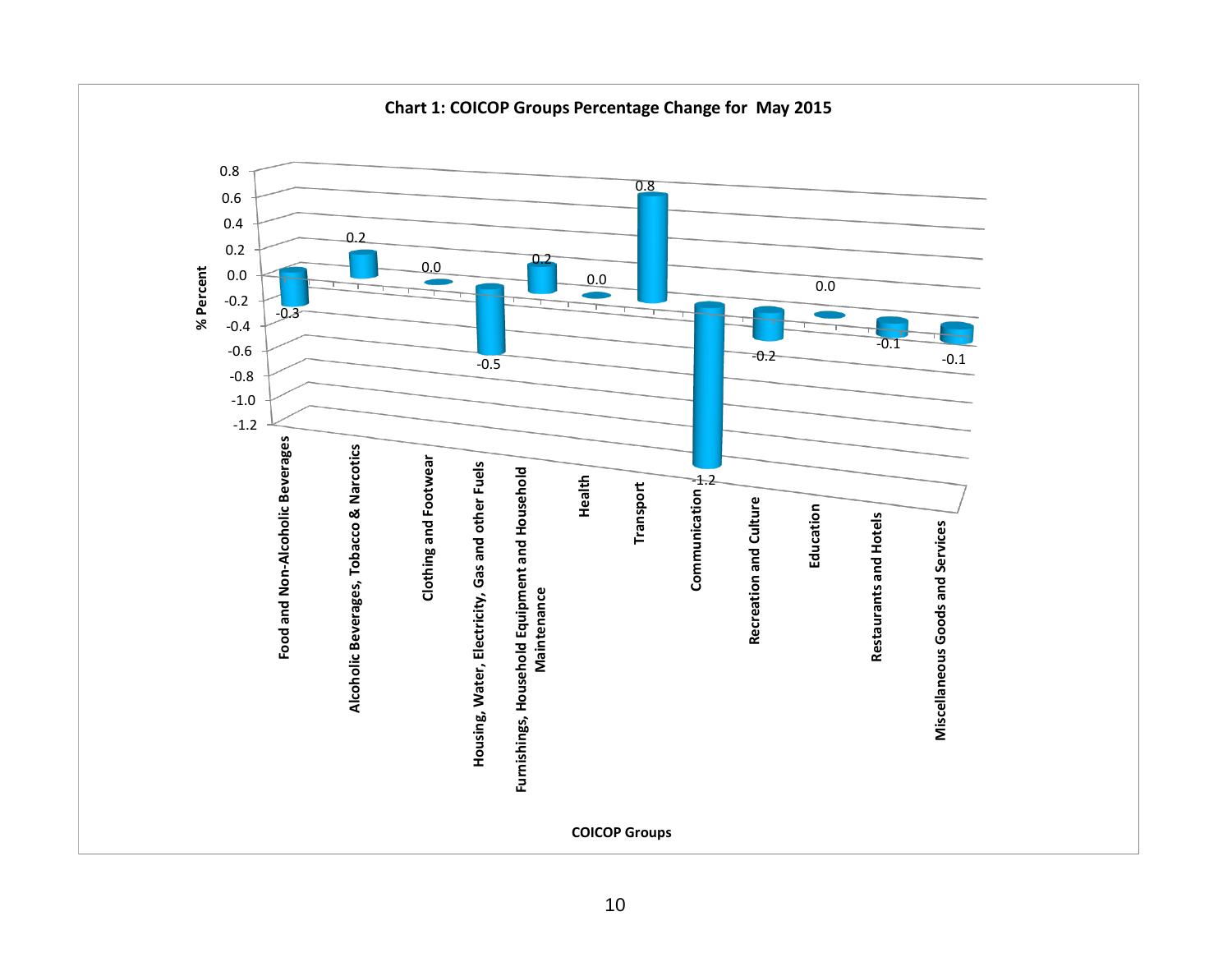#### **CONTRIBUTION TO CHANGE TABLE 4 THE CONSUMER PRICE INDEX BY MAIN GROUPS JANUARY 2010 = 100**

|    |                                                               |               |              |            |            | <b>Cost Weight</b> |            | Change in | Contribution                       |
|----|---------------------------------------------------------------|---------------|--------------|------------|------------|--------------------|------------|-----------|------------------------------------|
|    | <b>GROUP</b>                                                  | <b>WEIGHT</b> | <b>APRIL</b> | <b>MAY</b> | Percentage | <b>APRIL</b>       | <b>MAY</b> | Cost      | to                                 |
|    |                                                               |               | 2015         | 2015       | Change     | 2015               | 2015       | Weight    | Change                             |
|    |                                                               |               |              |            |            |                    |            |           | $\mathbf{0}_{\mathbf{0}}^{\prime}$ |
|    |                                                               |               |              |            |            |                    |            |           |                                    |
|    | 1. Food and Non-Alcoholic Beverages                           | 21.91         | 110.6        | 110.3      | $-0.3$     | 2,423.25           | 2,416.67   | $-6.6$    | 32.9                               |
| 2. | Alcoholic Beverages, Tobacco & Narcotics                      | 3.87          | 109.3        | 109.5      | 0.2        | 422.99             | 423.77     | 0.8       | $-3.9$                             |
| 3. | Clothing and Footwear                                         | 3.22          | 102.8        | 102.8      | 0.0        | 331.02             | 331.02     | 0.0       | 0.0                                |
|    | 4. Housing, Water, Electricity, Gas and other<br>Fuels        | 30.06         | 100.0        | 99.5       | $-0.5$     | 3,006.00           | 2,990.97   | $-15.0$   | 75.2                               |
| 5. | Furnishings, Household Equipment and<br>Household Maintenance | 6.59          | 101.6        | 101.8      | 0.2        | 669.54             | 670.86     | 1.3       | $-6.6$                             |
| 6. | Health                                                        | 1.79          | 105.0        | 105.0      | 0.0        | 187.95             | 187.95     | 0.0       | 0.0                                |
|    | 7. Transport                                                  | 11.84         | 119.5        | 120.4      | $0.8\,$    | 1,414.88           | 1,425.54   | 10.7      | $-53.3$                            |
| 8. | Communication                                                 | 9.41          | 102.0        | 100.8      | $-1.2$     | 959.82             | 948.53     | $-11.3$   | 56.5                               |
|    | 9. Recreation and Culture                                     | 3.81          | 102.6        | 102.4      | $-0.2$     | 390.91             | 390.14     | $-0.8$    | 3.8                                |
|    | 10. Education                                                 | 1.32          | 109.0        | 109.0      | 0.0        | 143.88             | 143.88     | 0.0       | $0.0\,$                            |
|    | 11. Restaurants and Hotels                                    | 1.87          | 103.3        | 103.2      | $-0.1$     | 193.17             | 192.98     | $-0.2$    | 0.9                                |
|    | 12. Miscellaneous Goods and Services                          | 4.31          | 101.1        | 101.0      | $-0.1$     | 435.74             | 435.31     | $-0.4$    | 2.2                                |
|    | <b>ALL ITEMS</b>                                              | 100.00        | 105.6        | 105.4      | $-0.2$     | 10,560.00          | 10,540.00  | $-20.0$   | 100.0                              |